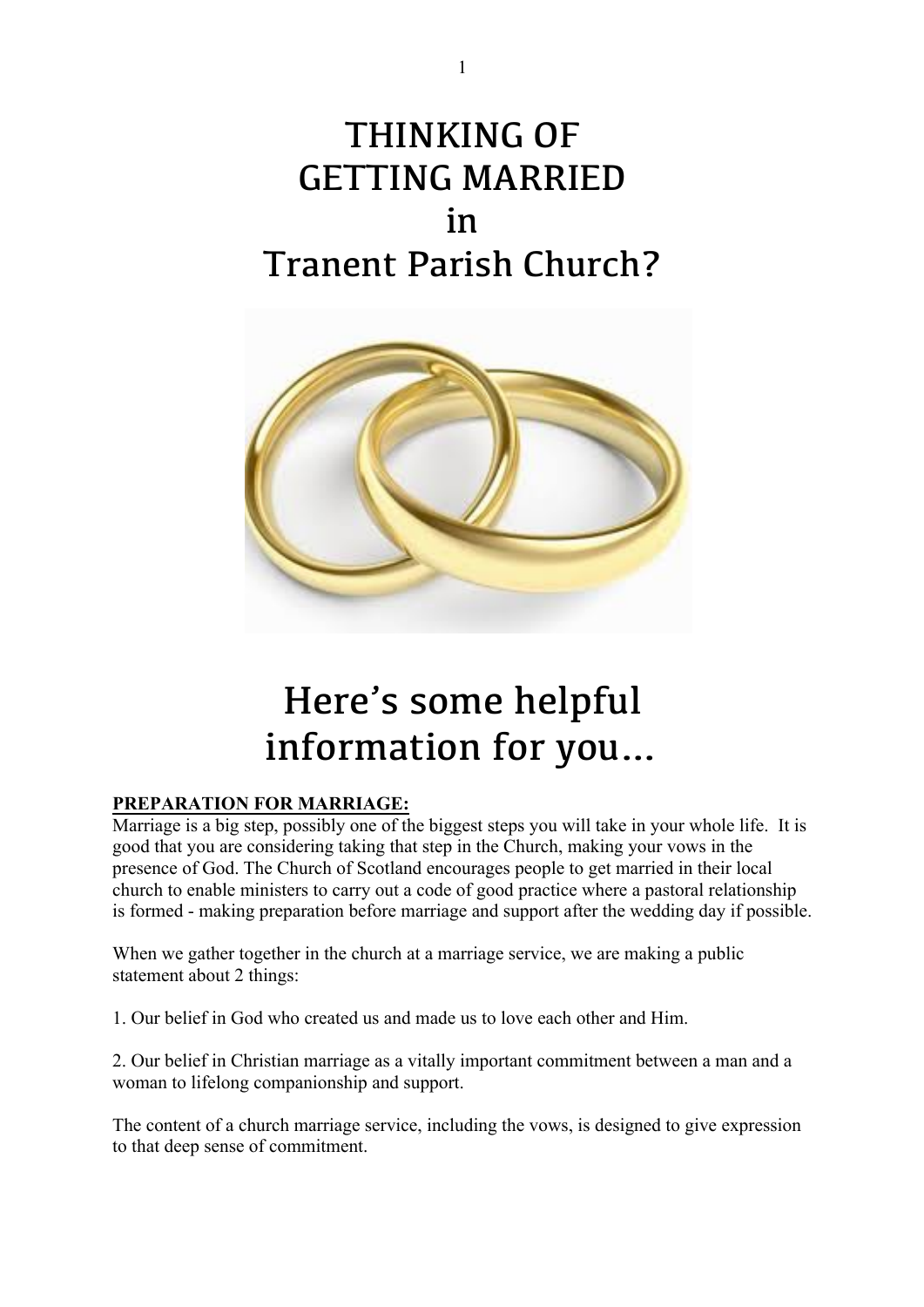#### **The Minister would normally meet with you 2 or 3 times\*:**

*The initial meeting***:** to discuss the possibility of getting married in Tranent Parish Church and what would be involved.

*\*The interim meeting [optional]:* to see how the preparation is going and discuss legalities and the details of the marriage service.

#### This can also be an opportunity to chat about important issues within marriage, such as: *MONEY CHILDREN ARGUMENTS RELIGION RELATIVES SEXUALITY*

All of us come into a relationship with certain ideas about all of these things and some couples find it helpful to air their views in confidence with a neutral third person, so that differences can be faced and explored early on.

*The final meeting*: in the week before the big day, to finalise arrangements and have a wedding rehearsal with key people.

#### **See also: http://www.churchofscotland.org.uk/connect/life\_events**

**THE SERVICE**: Just as there are a lot of things to prepare in practical terms for a wedding ceremony, like: flowers, outfits, photographs etc.,the service itself deserves some time and attention too.

**VOWS:** The traditional vows are usually along the lines of - "Before God and in the presence of our families and friends, I *(name)* declare my love for you *(name)* and give myself to you as your *husband/wife.* I promise you my love, my loyalty and my trust for as long as we both shall live." There are lots of variations on these words or bride  $\&$  groom can write their own vows: it's simply a case of deciding, in discussion with the Minister, what you would like to say.

**MUSIC:** This can range from traditional hymns to appropriate CD tracks. Tranent Parish Church has an organist, Mrs Doreen Mack (0131 665 5797) who is happy to meet with couples and advise or try out music.

**PHOTOS: Make sure to check with the Minister what limits there might be on photography during the service and details such as what will happen as you sign the register** (Will there be music or not?). It is always worth checking if there are any big events taking place in the area of your wedding on that day, e.g. marathons or football matches, as this will affect timing of travel arrangements. Fees are usually paid for: the use of the church building; the organist; and the church officer. Details will be provided on request.

N.B. IMPORTANT DOCUMENTS: **3 MONTHS before the wedding**, you should contact the local REGISTRAR (see http://www.gro-scotland.gov.uk/files2/registration ) and ask for the required forms. These must be returned by you, along with your birth certificates, to the Registrar's Office, **no later than 29 days before the wedding**. **You must then pick up the Marriage Schedule the week before your wedding.** A MARRIAGE SCHEDULE IS A LEGALLY REQUIRED DOCUMENT – **NO WEDDING CAN TAKE PLACE WITHOUT IT!** IT IS YOUR RESPONSIBILITY TO OBTAIN IT & BRING IT TO THE REHEARSAL, then to **return it to the Registrar within the 3 days after the wedding. Bride's passport:** If you are going abroad on honeymoon, you may wish to renew/replace your passport to show your married name. Ask at the PO for a post-dated passport application. The Minister will fill in the form, saying that you will be getting married on a future date, and the Passport Office will issue you with a passport in your married name, in advance of the wedding.